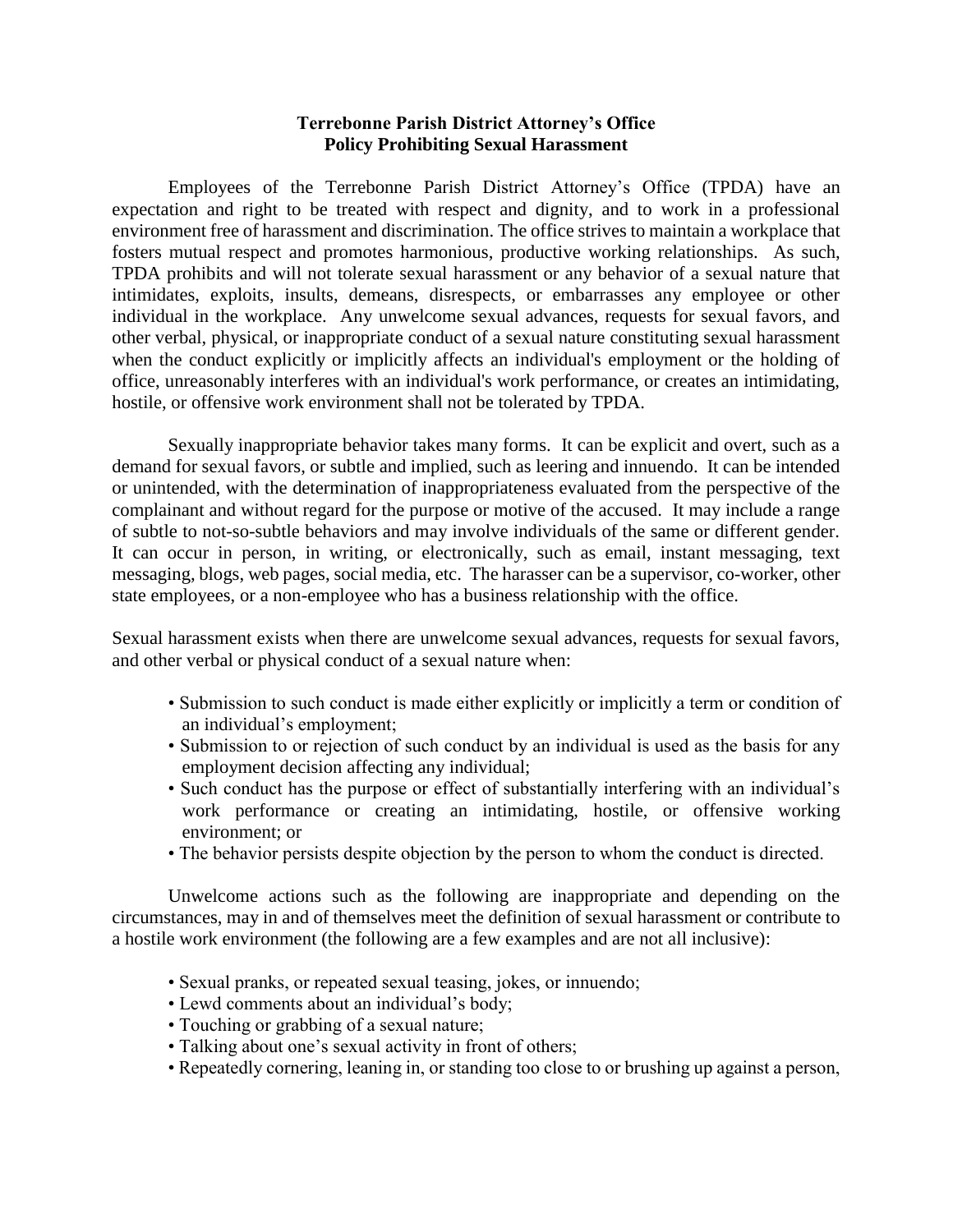• Repeatedly asking a person to socialize during off duty hours when the person has said no or has indicated he or she is not interested (supervisors in particular should be careful not to pressure their employees to socialize);

- Giving gifts or leaving objects that are sexually suggestive;
- Repeatedly making sexually suggestive gestures;
- Making or posting sexually demeaning or offensive pictures, cartoons or other materials in the workplace,
- Pressure for unnecessary personal interaction;
- Off-duty, unwelcome conduct of a sexual nature that affects the work environment.

When an allegation of sexual harassment has been received, or there is reason to believe sexual harassment is occurring, immediate and appropriate steps will be taken to ensure that the matter is promptly investigated and addressed. TPDA is committed to take appropriate action, even if the individual does not wish to file a formal complaint.

An employee experiencing or witnessing unwelcomed behavior may choose to tell the offender to cease the behavior. Doing so may be sufficient to prevent reoccurrence. However, if the behavior continues, the concern should be reported promptly. TPDA recognizes that confronting an offender in this fashion can be discomforting, especially in those situations in which the offender is within the employee's supervisory chain of command. Therefore, TPDA does not require employees to do so, and certainly does not require that this be done before reporting the behavior.

Employees experiencing or witnessing sexually inappropriate behavior are encouraged to report such behavior to the employee's direct supervisor. The report or complaint may be made verbally or in writing. However, if the complaint involves the supervisor or, regardless of reason, the employee prefers to not involve that supervisor, the report can be made to any supervisor in TPDA or directly to the Office Administrator. Supervisory personnel receiving a report of sexually inappropriate behavior are required to immediately inform the Office Administrator of the information provided. All reports and complaints of sexually inappropriate behavior will be directed to the Office Administrator who shall assess the information provided. Management personnel in a need-to-know capacity will be apprised of the complaint. An assessment of the preliminary information provided will be done to determine whether action should be taken to prevent further occurrence of the offensive behavior. The investigation will be given priority and begin as soon as possible. The investigation generally will begin with an interview of the complainant who will be required to provide details to facilitate the investigative process, such as behavior complained of, the date, time, and location of the occurrence, the identity of witnesses, and any writings, records, logs, recordings, pictures, or other documentation supporting the complaint. Individuals possessing relevant information will be interviewed. Once all available information is evaluated, the accused will be interviewed. To the extent allowed by law, the investigation will be conducted in a confidential manner, with only those in a need-to-know position involved. To preserve the integrity of the investigation process, employees will be instructed that the complaint and all information provided during the interview are to remain confidential. Employees are prohibited from obstructing or interfering with the investigation, which includes questioning or confronting any individual participating in the investigation. Upon completion of the investigation the Office Administrator will apprise management of the outcome